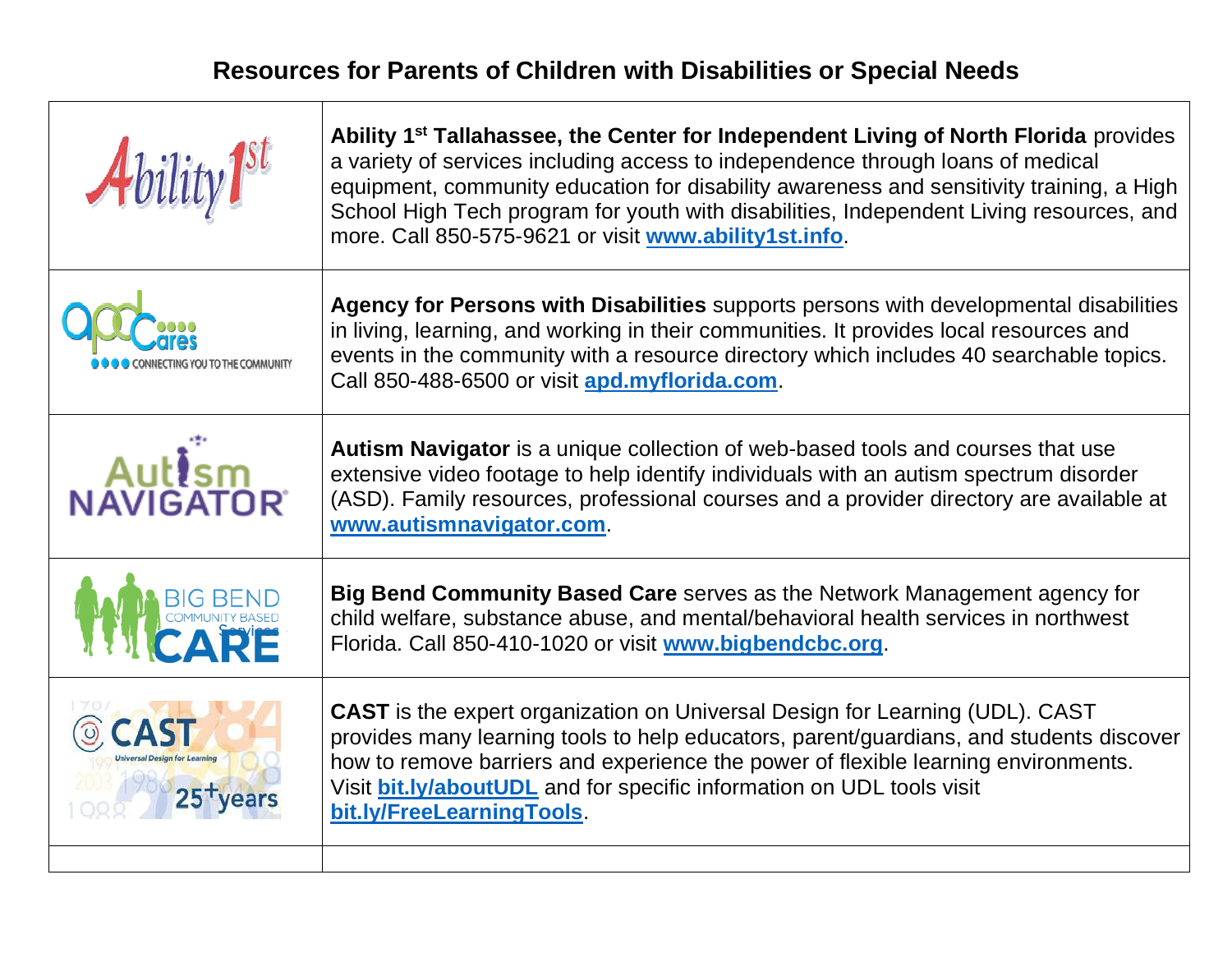|                                | <b>Center for Autism &amp; Related Disabilities (CARD) FSU</b> provides families and<br>professionals with training, free consultation, resources, educational support, individual<br>client and family support, and technical assistance. Newsletter subscription and support<br>groups are available. Family members must register their child to become a client.<br>CARD cannot provide evaluations, diagnoses, therapies or respite care. For more<br>information, call 850-644-4367 or 800-769-7926. Email CARD at autism@med.fsu.edu<br>or visit www.fsucard.com. |
|--------------------------------|--------------------------------------------------------------------------------------------------------------------------------------------------------------------------------------------------------------------------------------------------------------------------------------------------------------------------------------------------------------------------------------------------------------------------------------------------------------------------------------------------------------------------------------------------------------------------|
|                                | Center on Technology and Disability (CTD) provides a family portal that contains a<br>library and webinars on all aspects of assistive technology. Visit www.ctdinstitute.org.                                                                                                                                                                                                                                                                                                                                                                                           |
|                                | <b>Children's Home Society of the Big Bend</b> provides services that include adoption,<br>child welfare, Children's Advocacy Centers, counseling, Early Steps, and Independent<br>and Transitional Living. Call 850-921-0772 or visit www.chsfl.org.                                                                                                                                                                                                                                                                                                                    |
| <b>Children's Medical Serr</b> | <b>Children's Medical Services (CMS)</b> provides special programs for eligible children with<br>special needs. Qualified physicians, nurses, social workers, and other health providers<br>are service providers. Call 800-226-2604 or visit www.cms-kids.com.                                                                                                                                                                                                                                                                                                          |
|                                | <b>C-PALMS</b> (Collaborate, Plan, Align, Learn, Motivate, and Share) provides the Florida K-<br>12 educational standards and course descriptions, free vetted lesson plans, parent<br>resources, professional development, and more. A video specifically for parents is<br>included in the website. Visit www.cpalms.org.                                                                                                                                                                                                                                              |
|                                | The Down Syndrome Association of Tallahassee provides education, support, and<br>resources for individuals with Down Syndrome, their families, professionals and the<br>community. The association hosts an annual BuddyWalk, provides a lending library,<br>events, and workshops. Email Dana Rainey (Executive Director) at<br>ExecutiveDirector@dsattallahassee.com and/or visit www.dsatallahassee.com.                                                                                                                                                              |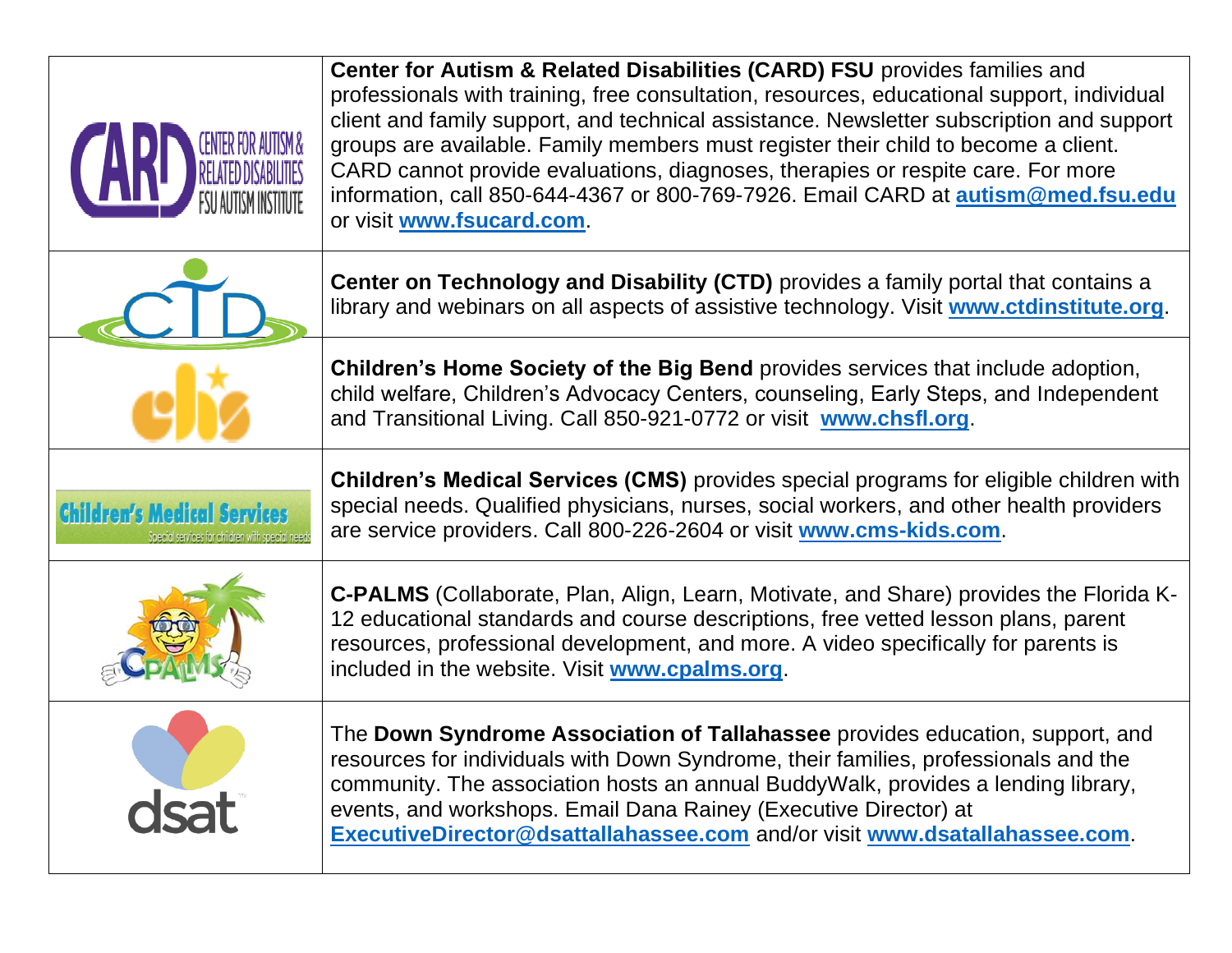| <b>DifferentiationCentral</b><br>Reach Every Learner Every Day Through Differentiated Instruction | <b>Differentiation Central</b> contains a variety of videos on topics relevant to educating<br>students with disabilities. Visit differentiationcentral.com/videos.                                                                                                                                                                                                                                                               |
|---------------------------------------------------------------------------------------------------|-----------------------------------------------------------------------------------------------------------------------------------------------------------------------------------------------------------------------------------------------------------------------------------------------------------------------------------------------------------------------------------------------------------------------------------|
| <b>Disability Rights</b><br><b>FLORIDA</b>                                                        | <b>Disability Rights of Florida</b> provides a variety of services to advance the quality of life<br>of persons with disabilities through advocacy, education, collaboration, and legal and<br>legislative strategies. Information including videos, on a variety of disability related<br>topics are available. Call 850-342-0823 or 800-342-0823 or visit<br>www.disabilityrightsflorida.org                                    |
|                                                                                                   | Do 2 Learn provides thousands of free pages with social skills and behavioral<br>regulation activities and guidance, learning songs and games, communication cards,<br>academic material, and transition guides for employment and life skills. Visit<br>www.do2learn.com.                                                                                                                                                        |
| earn<br><b>Bend Region</b>                                                                        | Early Learning Coalition of the Big Bend helps prepare children for success as they<br>enter school offering assistance including childcare information and referral, Voluntary<br>Pre-K (VPK), First Books, events to promote early literacy, and other resources. Call<br>850-385-0504 (Leon), 850-627-2924 (Gadsden), 850-666-3972 (Jefferson), 850-584-<br>5679 (Taylor), 850-552-7377 (Wakulla) or visit www.elcbigbend.org. |
| <b>Early Steps</b>                                                                                | <b>Early Steps</b> is Florida's early intervention system offering free services to eligible<br>infants and toddlers from birth-36 months with significant delays or a condition likely to<br>result in a developmental delay. If you have concerns about your young child, contact<br>Sue Loftis at 850-219-4275 or email her at susan. loftis@chsfl.org.                                                                        |
|                                                                                                   | Facilitated Individual Educational Plan Video provides information regarding the<br>facilitated approach to conducting Individual Educational Plan (IEP) meetings which<br>builds relationships as the IEP team works together to develop and IEP. View the 15-<br>minute video at bit.ly/FIEPparentvideo.                                                                                                                        |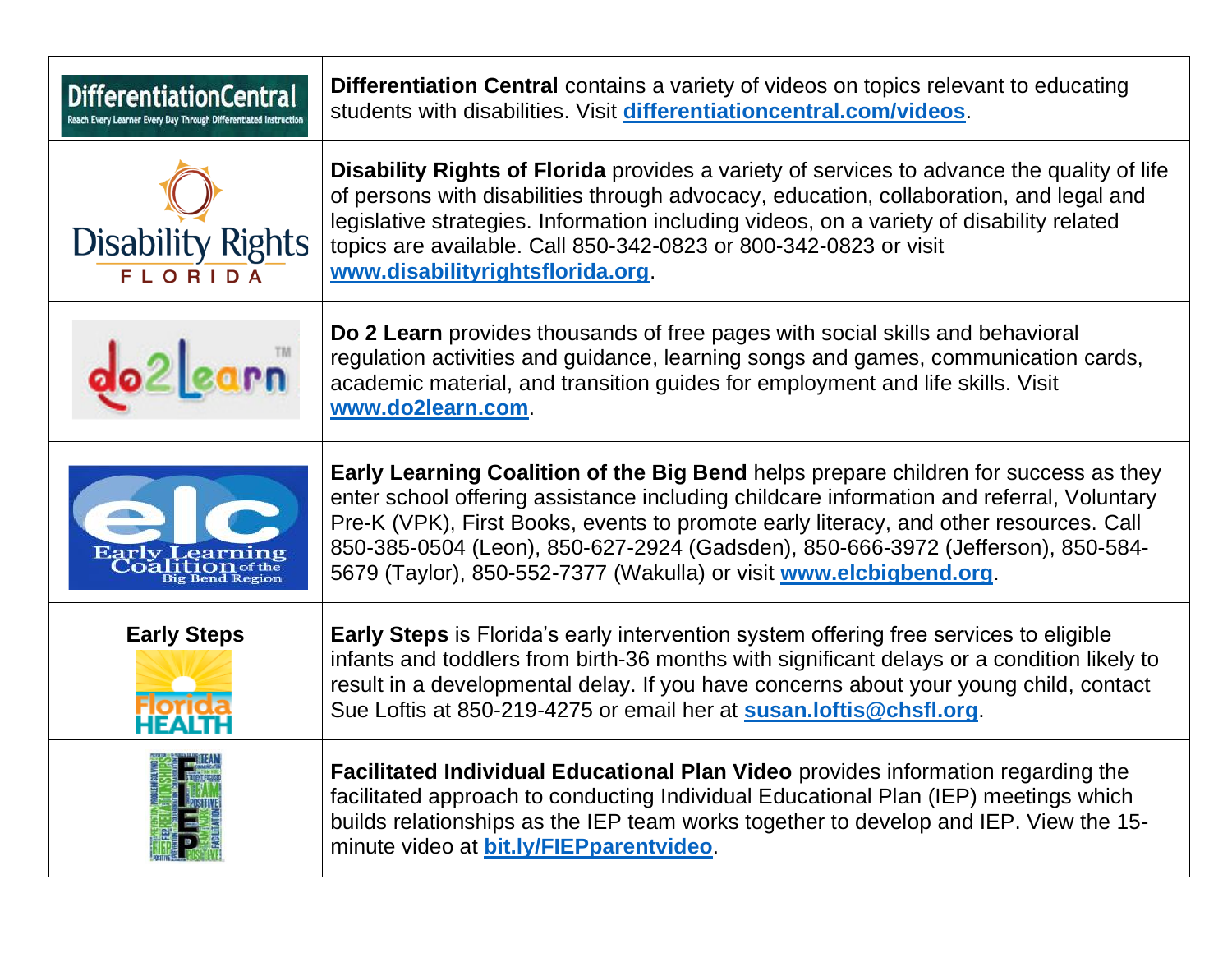| <b>Family</b>                                                    | <b>Family Café</b> is a free conference for individuals with a disability and family members<br>held annually in June in Orlando, FL. Breakout sessions and resource booths are<br>available for all participants as well as opportunities to network with others. Financial<br>assistance via a lottery is available. Call 850-224-4670 or visit www.familycafe.net.                                                    |
|------------------------------------------------------------------|--------------------------------------------------------------------------------------------------------------------------------------------------------------------------------------------------------------------------------------------------------------------------------------------------------------------------------------------------------------------------------------------------------------------------|
|                                                                  | Family Network on Disabilities (FND) & Parents Offering Parents Information and<br>Networking (POPIN) provides support, resources, online trainings, workshops, tip<br>sheets, and more. Contact Luciana Brown at luciana@fndfl.org, Call 800-825-5736 or<br>visit fndusa.org                                                                                                                                            |
|                                                                  | <b>First Words Project</b> identifies early signs of developmental language disorders, autism<br>spectrum disorder, and other communication delays in children from 9 to 24 months of<br>age. Research and resources aim maximize the role of the family and help families<br>support their child's development and access intervention services. Call 850-488-5780<br>or visit firstwordsproject.com.                   |
|                                                                  | Florida Alliance for Assistive Services and Technology (FAAST) provides increased<br>access of assistive services and technology to individuals with disabilities in Florida<br>through a statewide device loan program. Call 850-487-3278 or visit www.faast.org.                                                                                                                                                       |
| Florida<br>Developmental<br><b>Disabilities</b><br>Council. Inc. | The Florida Developmental Disabilities Council's mission is to advocate and<br>promote meaningful participation in all aspects of life for Floridians with developmental<br>disabilities by providing research-based, innovative, sustainable solutions that address<br>the critical needs and priorities of individuals with developmental disabilities and their<br>families. Call 800-580-7801 or visit www.fddc.org. |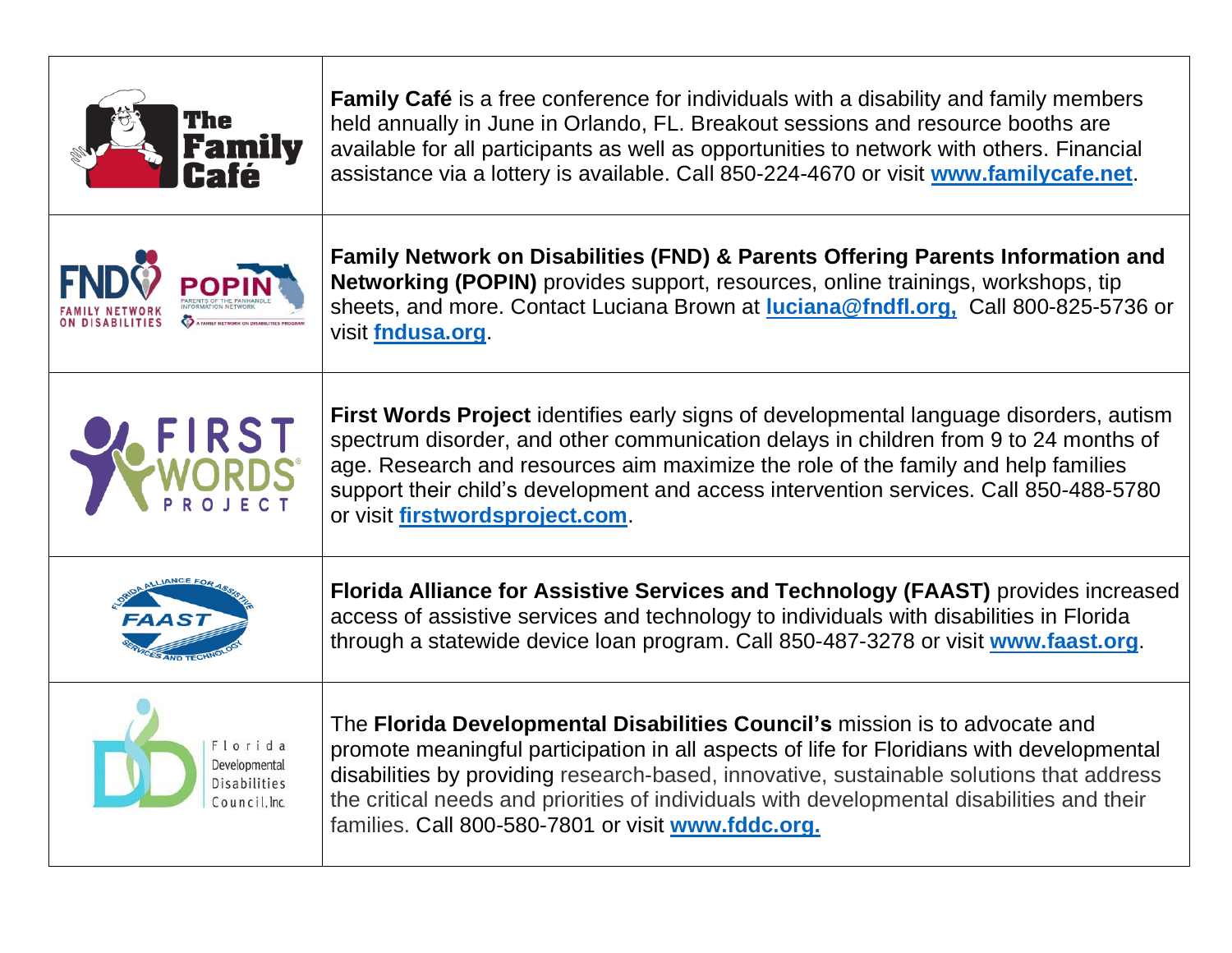#### **FDLRS Miccosukee Associate Center Child Find**



**FDLRS Miccosukee website: [www.fdlrsmicco.org](http://www.fdlrsmicco.org/)**

#### **FDLRS Miccosukee Associate Center Parent Services**



**FDLRS Miccosukee website: [www.fdlrsmicco.org](http://www.fdlrsmicco.org/)**

## **Florida Diagnostic & Learning Resources System (FDLRS) Child Find**

is a free service for children 3-6 years old who are not yet enrolled in school. Child Find provides free screenings to identify children who may have a developmental delay and benefit from early intervention services. A 5-minute informational Child Find video may be accessed at: **[bit.ly/ChildFindVideo](http://bit.ly/ChildFindVideo)**.

FDLRS Child Find Specialists are available to assist with developmental screenings for children. Contact Mary Petrandis at **[petrandism@leonschools.net](mailto:petrandism@leonschools.net)** or 850-561-6548.

- Additional county specific contacts:
	- ▪Leon- Brandie Taylor **[taylorb4@leonschools.net](mailto:taylorb4@leonschools.net)** 850-922-2099
	- ▪Gadsden- Armanda Smith **[smitha@gcpsmail.com](mailto:smitha@gcpsmail.com)** 850-627-3861
	- ▪Jefferson- Shirrie Barany **[sbarany@somersetjefferson.org](mailto:sbarany@somersetjefferson.org)** 850-997-3555
	- ▪Taylor- Betsy Stephens **[betsy.stephens@taylor.k12.fl.us](mailto:betsy.stephens@taylor.k12.fl.us)** 850-838-2536
	- ▪Wakulla- Dee Ann Peeples **[deeann.hughes@wcsb.us](mailto:deeann.hughes@wcsb.us)** 850-926-8111

### **Florida Diagnostic & Learning Resources System (FDLRS) Parent Services**

provides training, information, and support to parents of children receiving (or who may be in need of) special education services in the following areas:

- Navigating the school system and locating available for academic and/or behavior challenges.
- The Special Education Connection free online resource provided by the Florida Department of Education.
- FDLRS Parent Email List: **[bit.ly/ParentFDLRS](http://bit.ly/ParentFDLRS)**
- FDLRS site: **[www.fdlrs.org](http://www.fdlrs.org/)**

Contact Mary Petrandis at **[petrandism@leonschools.net](mailto:petrandism@leonschools.net)** or at 850-561-6548.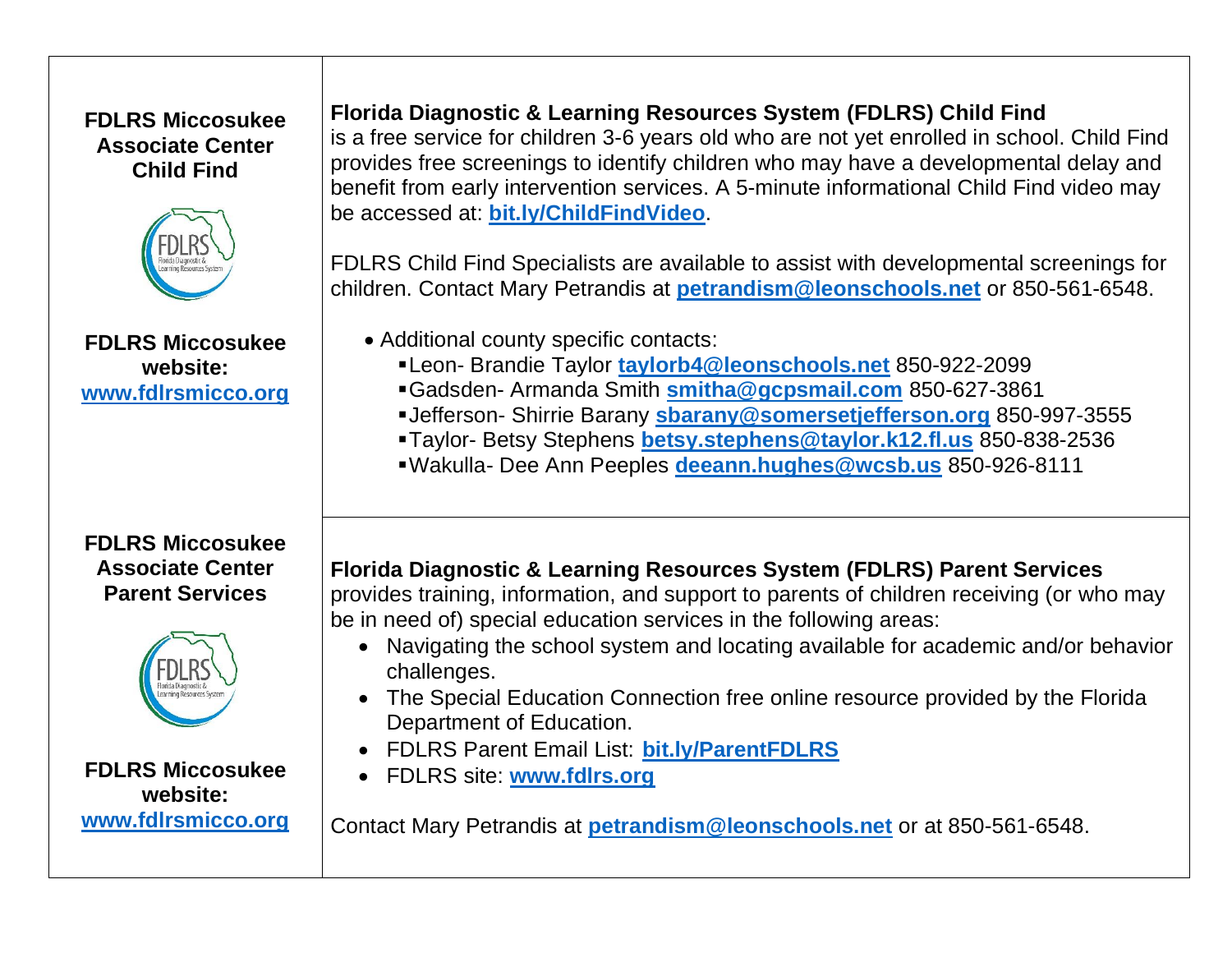| <b>Florida</b><br><b>Disabled</b><br><b>Outdoors</b><br><b>Association</b> | Florida Disabled Outdoors Association (FDOA) promotes health and wellness and<br>enhances the lives of people with disabilities through programs such as SportsAbility,<br>Miracle Sports, and many others. Contact David Jones or Laurie LoRe-Gussak at<br>850-201-2944, or visit www.fdoa.org.                                                                                                                                                                                                                                                                                              |
|----------------------------------------------------------------------------|-----------------------------------------------------------------------------------------------------------------------------------------------------------------------------------------------------------------------------------------------------------------------------------------------------------------------------------------------------------------------------------------------------------------------------------------------------------------------------------------------------------------------------------------------------------------------------------------------|
| <b>Division of Blind Services</b><br>88888222888222223888                  | The <b>Florida Division of Blind Services</b> helps individuals who are blind or visually<br>impaired. They provide an array of services including Blind Babies Program, Children's<br>Program, transition services, Independent Living Program, braille and talking books<br>library. Call 850-245-0370 or 1-800-672-7038 or visit dbs.myflorida.com.                                                                                                                                                                                                                                        |
| f(n)<br>Florida<br><b>Inclusion Network</b>                                | The Florida Inclusion Network (FIN) collaborates with all districts and schools to<br>provide customized services and supports ensuring all students with disabilities have<br>the same educational, social, and future opportunities as their peers. In partnership with<br>districts, FIN facilitates the implementation of inclusive best practices through sharing<br>information to build collaborative relationships between families, schools, and districts.<br>Call Briant Rutherford at 850-561-6550 or Kelley Steinmetz at 850-561-6549. Visit<br>www.floridainclusionnetwork.com. |
| The Florida Instructional Materials Center for the Visually Impaired       | The Florida Instructional Materials Center for the Visually Impaired<br>provides services to students with visual impairments enrolled in Florida's public and<br>private schools. Services include a loan library of large print, braille, and recorded<br>books, consultation, workshops, events, and more. Video of the services provided:<br>bit.ly/FIMCVI. Phone 813-837-7826 or visit www.fimcvi.org.                                                                                                                                                                                   |
| Fl <b>o</b> rida KidCare                                                   | <b>Florida KidCare</b> provides quality, affordable health and dental insurance for children in<br>Florida birth through 18. Coverage is free or low-cost. Call 1-888-540-KIDS or visit<br>www.floridakidcare.org                                                                                                                                                                                                                                                                                                                                                                             |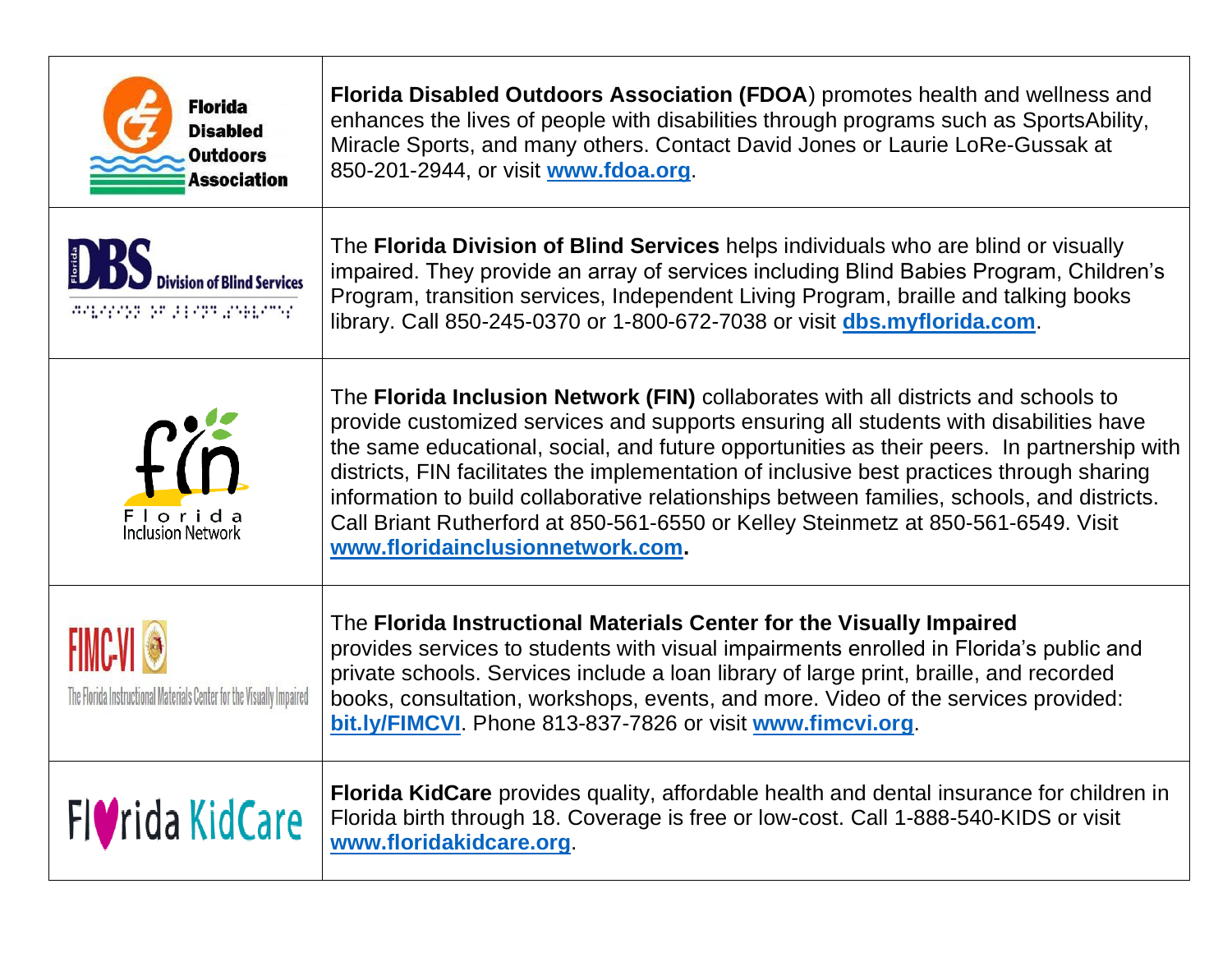| Florida's<br>A Multi-Tiered<br><b>System of Supports</b> | Florida's Multi-Tiered System of Supports provides a central, comprehensive,<br>Florida-specific information and resources that promote system-wide practices to ensure<br>highest possible student achievement in both academic and behavioral pursuits.<br>Resources include:<br>• A Parent Guide to Multi-Tiered System of Supports: bit.ly/FloridaMTSS<br>Introductory video explanation of Response to Intervention (RtI):<br>florida-rti.org/parentResources/videos.htm<br>Website florida-rti.org |
|----------------------------------------------------------|----------------------------------------------------------------------------------------------------------------------------------------------------------------------------------------------------------------------------------------------------------------------------------------------------------------------------------------------------------------------------------------------------------------------------------------------------------------------------------------------------------|
|                                                          | The FSU Multidisciplinary Center serves PreK-12 <sup>th</sup> grade children that are<br>experiencing severe and/or complex academic, medical, and/or behavioral/emotional<br>concerns. They provide diagnostic evaluations and therapeutic interventions and<br>consultations. Referrals may originate from Children's Medical Services and other<br>community organizations. Call 850-644-2222, email mdcinfo@csw.fsu.edu, or visit<br>mdc.fsu.edu.                                                    |
|                                                          | The FSU Psychology Clinic offers a parent strategies group which meets once a week<br>for 12 weeks. The target audience is for parents of children ages 4-12 years old. Call<br>850-644-3006 or visit https://psy.fsu.edu.                                                                                                                                                                                                                                                                               |
| GaP<br><b>Grandparents as</b><br><b>Parents</b>          | Grandparents as Parents (GaP) is a program that provides information and support for<br>grandparents, as well as other nonparent caregivers raising children. Contact Karen<br>Boebinger at 850-891-4027 or email her at <b>Karen. Boebinger@talgov.com.</b>                                                                                                                                                                                                                                             |
| p Me Grow<br>Florida                                     | Help Me Grow Florida provides parents of children birth to 8 years with free screenings<br>for developmental milestones, social/emotional, and behavior, referrals and follow-up.<br>Enrollment in community programs, information, and materials are also available. Visit<br>www.helpmegrowfl.org.                                                                                                                                                                                                     |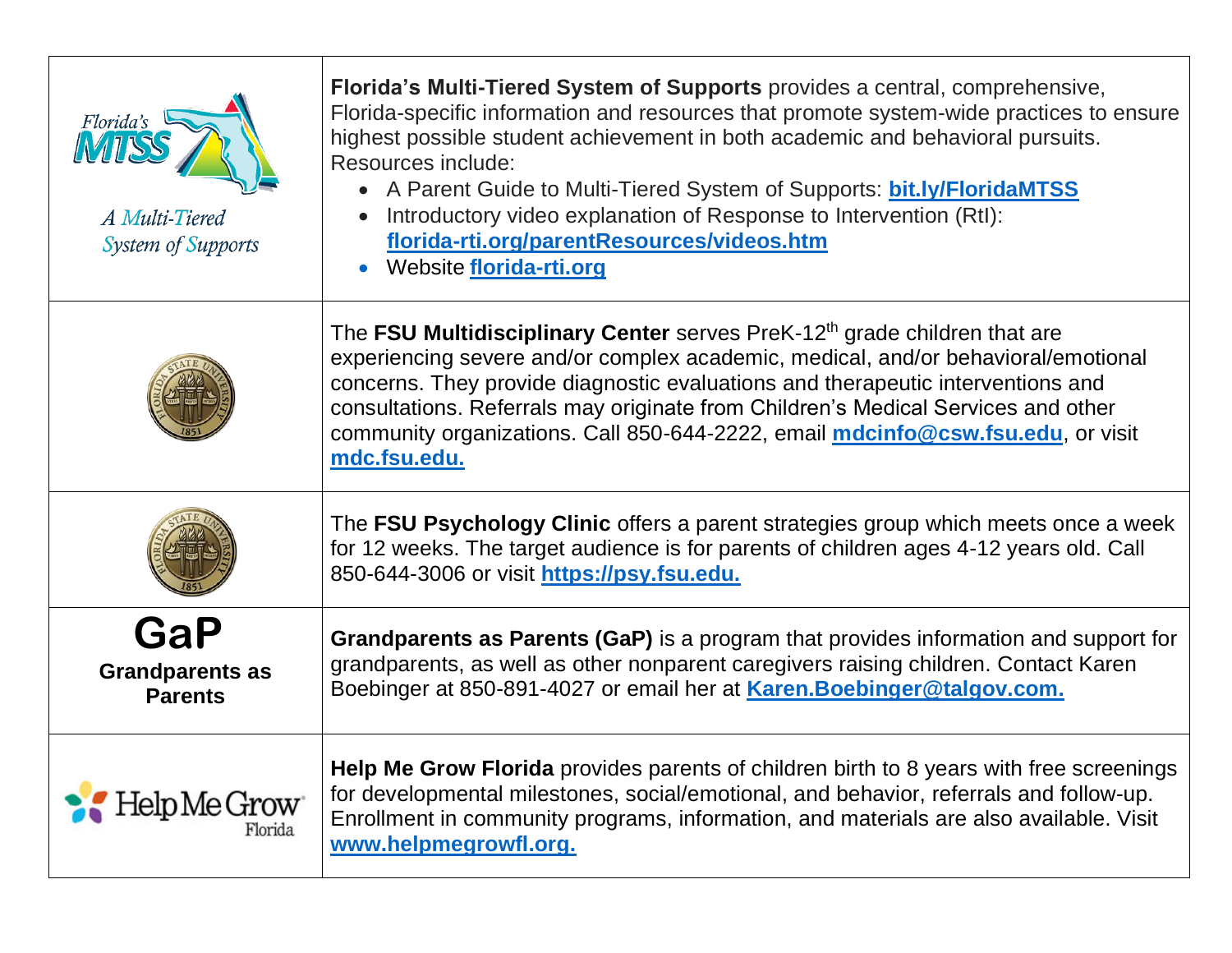| <b>INTERVENTION CENTRAL</b>                         | Intervention Central provides free resources to assist struggling learners in the<br>response to intervention (RTI) process. Academic and behavioral intervention resources<br>are available. Although the target audience for this site is educators, parents may also<br>find it helpful. Visit www.interventioncentral.org.                                                    |
|-----------------------------------------------------|-----------------------------------------------------------------------------------------------------------------------------------------------------------------------------------------------------------------------------------------------------------------------------------------------------------------------------------------------------------------------------------|
|                                                     | <b>LDonline</b> provides information on learning disabilities and individuals with attention<br>disability with hyperactivity disorder (ADHD). Articles and resources for families,<br>teachers and children are available. Visit www.Idonline.org.                                                                                                                               |
| Learning Ally. ) (<br><b>TOGETHER IT'S POSSIBL</b>  | <b>Learning Ally, in partnership with the Florida Department of Education provides no-cost</b><br>audiobooks for Florida students with certified print and reading disabilities to access<br>grade-level content. Call 609-651-8550 or visit www.learningally.org.                                                                                                                |
| anami<br><b>National Alliance on Mental Illness</b> | National Alliance of Mental Illness (NAMI) Tallahassee is an organization dedicated<br>to building better lives for individuals affected by mental illness. They educate,<br>advocate, listen, and lead. For local assistance call 850-841-3386 or email<br>admin@nami-tallhassee.org. The national help line may be reached at 800-950-6264<br>or visit www.nami-tallahassee.org |
| <b>NCPMI</b>                                        | <b>National Center for Pyramid Model Innovation Backpack Connection Series</b><br>provides information for parents of young children on how to use a specific strategy or<br>skill at home to develop social emotional skills and reduce challenging behaviors. Visit<br>www.challengingbehavior.cbcs.usf.edu.                                                                    |
| Sharing Information &                               | <b>Parenting Special Needs Magazine</b> is a free and engaging magazine for parents of<br>children with special needs filled with articles, tips, and resources such as "Why chores"<br>are good for kids-and how to get them to do them". Subscribe by visiting<br>www.parentingspecialneeds.org                                                                                 |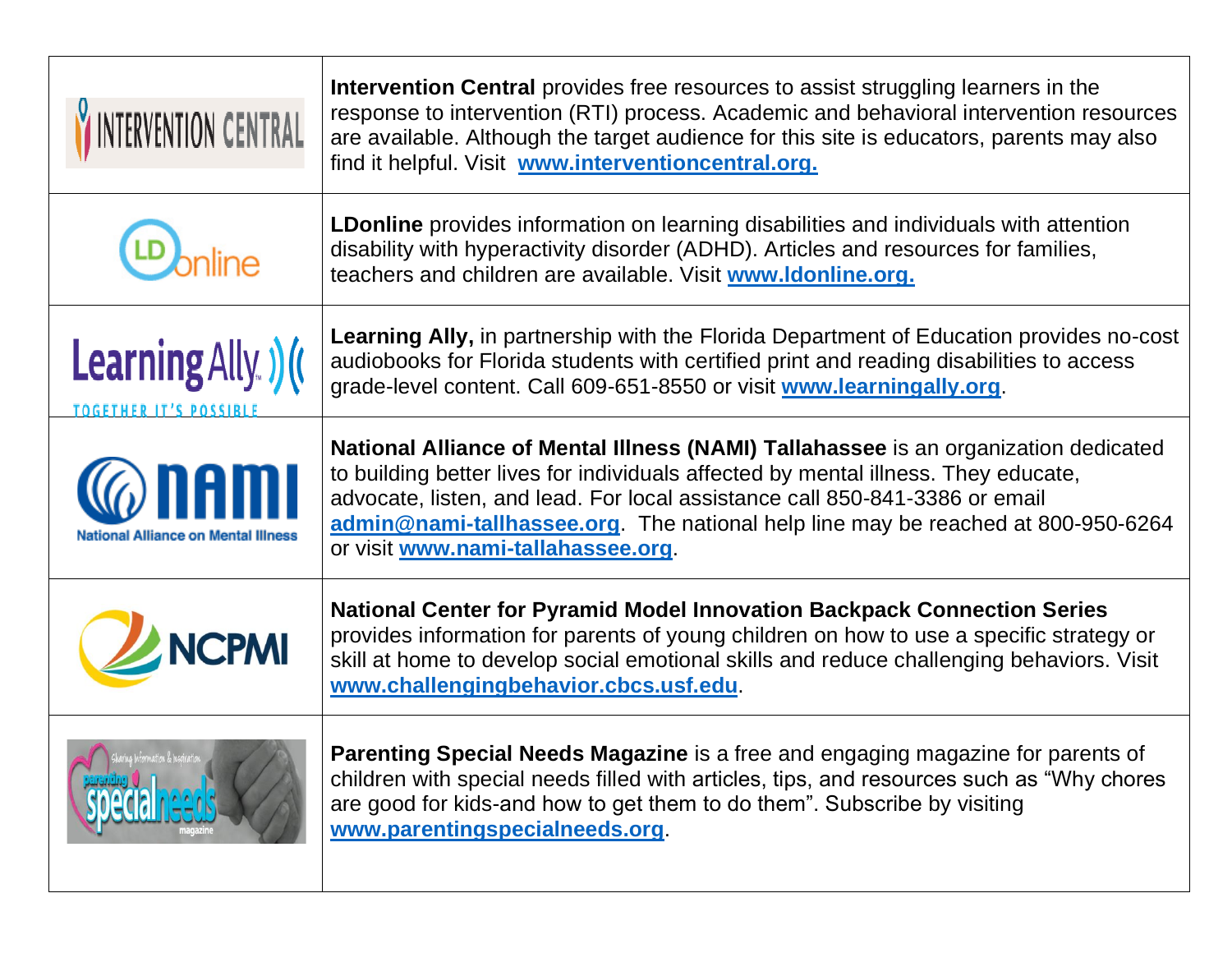| <b>Ready4K</b>                                                            | <b>Pre-K Parenting Tips via Text by Ready4K</b> is an evidence-based family engagement<br>curriculum delivered via text messages. Every week parents and caregivers receive fun<br>facts and easy tips on how to promote their children's development by building on<br>existing family routines. Visit bit.ly/READY4K.                                                                                                                 |
|---------------------------------------------------------------------------|-----------------------------------------------------------------------------------------------------------------------------------------------------------------------------------------------------------------------------------------------------------------------------------------------------------------------------------------------------------------------------------------------------------------------------------------|
| transition<br>education<br>et work                                        | <b>Project 10 (Transition Education Network)</b> provides information, support, and<br>resources for individuals with disabilities transitioning from school to work and/or post-<br>secondary education. Contact Tracy Dempsey at 850-294-8973 or<br>tracydempsey@usf.edu or visit project10.info.                                                                                                                                     |
| Launching young readers!<br><b>Reading Rockets</b>                        | <b>Reading Rockets</b> offers research-based reading strategies, lessons, and activities<br>designed to help young children learn how to read and read better. Resources assist<br>parents, teachers, and other educators in helping struggling readers build fluency,<br>vocabulary, and comprehension skills. Visit www.readingrockets.org.                                                                                           |
|                                                                           | The Resource Materials and Technology Center for the Deaf/Hard of Hearing<br>provides onsite training and technical assistance to all Florida school districts and<br>families serving students that are deaf/hard of hearing. They also coordinate accessible<br>materials including captioned and signed videos, professional development books and<br>other reference materials for the deaf/hard of hearing. Visit www.rmtcdhh.org, |
| The Multiagency Network for Sti<br>with Emotional/Behavioral Disabilities | <b>SEDNET (The Multiagency Network for Students with Emotional/Behavioral</b><br>Disabilities) provides technical assistance and training to support the provision of a<br>quality system of care for students with or at-risk of emotional and/or behavioral<br>challenges. Visit www.sednetfl.info.                                                                                                                                   |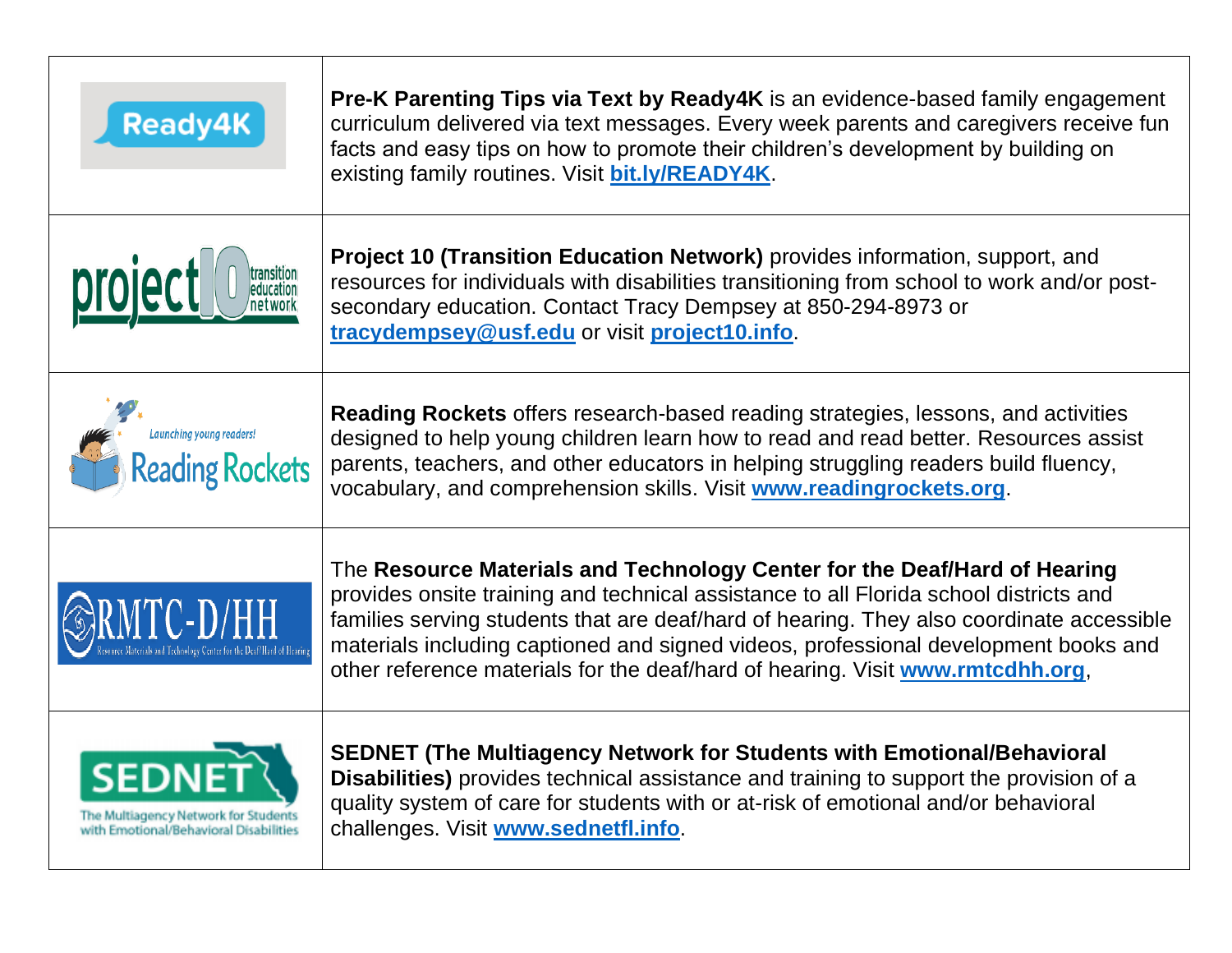| Special<br>Olumnics                                  | Special Olympics provides year-round sports training and competition for children and<br>adults 8 years of age and older with intellectual and developmental disabilities. Contact<br>Bridget Hawk at 850-597-5265 or email <b>bridgethawk@sofl.org.</b>                                                                                                                                                                         |
|------------------------------------------------------|----------------------------------------------------------------------------------------------------------------------------------------------------------------------------------------------------------------------------------------------------------------------------------------------------------------------------------------------------------------------------------------------------------------------------------|
| echnical Assistance<br>& Training System             | <b>Technical Assistance &amp; Training System (TATS)</b> is a statewide project that supports<br>programs serving pre-K children with disabilities by providing technical assistance and<br>training. This support promotes high quality programs leading to positive outcomes for<br>children and their families. Contact Anne Everett at 850-345-9342 or email at<br>tats-fsu@ucf.edu or visit tats.ucf.edu.                   |
| <b>Understood</b><br>for learning & attention issues | <b>Understood</b> is a non-profit dedicated to serving the millions of families of children who<br>learn and think differently working with educators, health professionals, researchers,<br>and human resource professionals to provide proven, vetted information. Visit<br>understood.org.                                                                                                                                    |
| W                                                    | <b>Vocational Rehabilitation (VR)</b> helps individuals with disabilities find and maintain<br>employment and enhance their independence. VR has an array of services for<br>individuals 14 years old to adult. Visit <b>bit.ly/VRVIDEO</b> to view a 2-minute introductory<br>video of their services. Call 850-245-3399 (in Leon, Jefferson, Taylor, and Wakulla) or<br>850-875-2949 (in Gadsden) or visit www.rehabworks.org. |
|                                                      | <b>WFSU-PBS</b> offers parents the opportunity to explore and learn about a wealth of<br>workshops, events, projects, and resources to help children and families become<br>engaged and excited about the learning process. Email Hannah Power at<br>hpower@fsu.edu or visit bit.ly/WFSUPBS                                                                                                                                      |